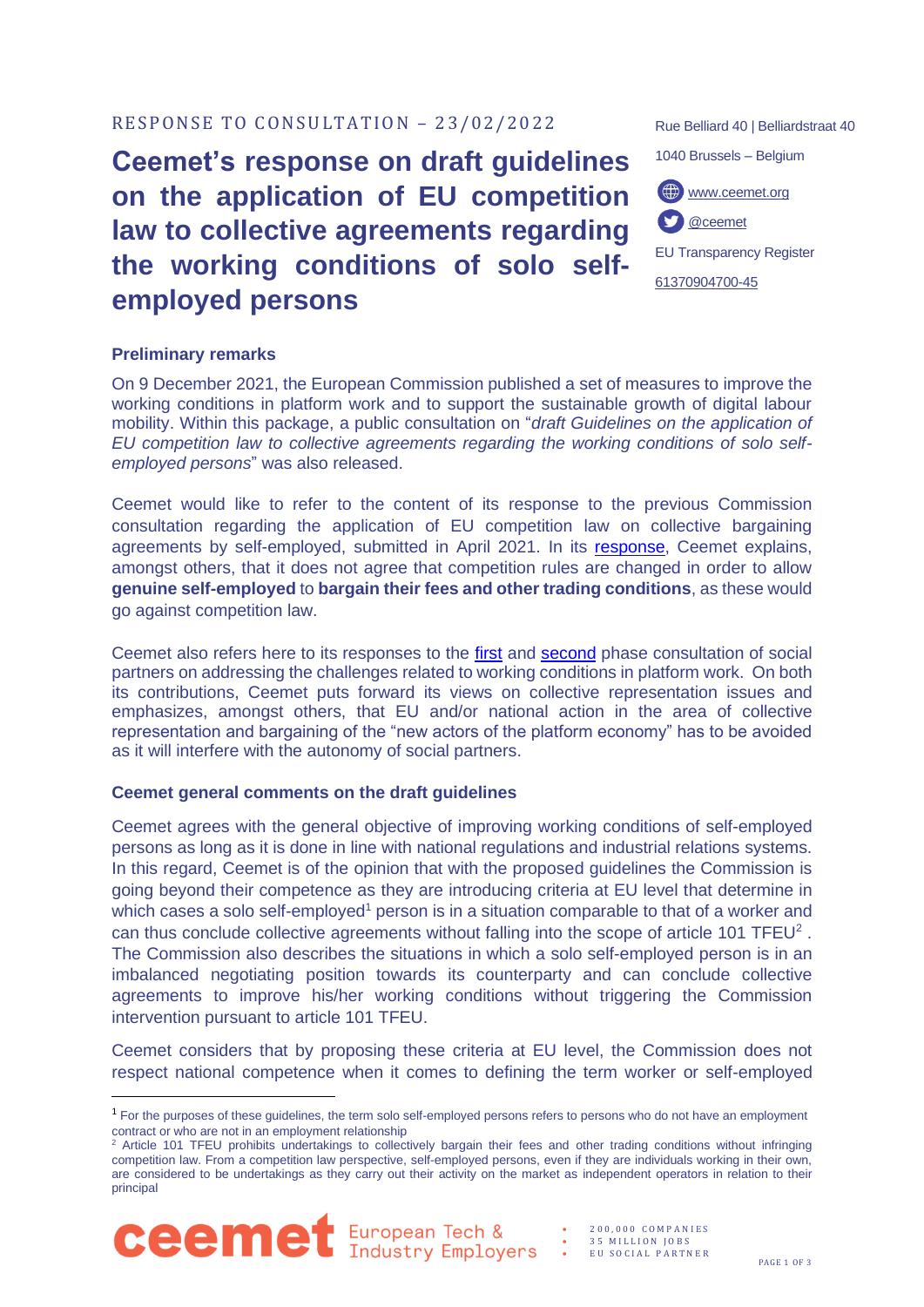under national labour law. The Commission should have aimed at clarifying the application of EU competition law on this matter **in line with national regulations** and not by introducing criteria at EU level that determine in which situations a solo-self-employed person can be considered as a worker for the purposes of collective bargaining/agreements.

Further, these guidelines at EU level can potentially contradict national legislation on the matter

#### **Solo self-employed persons who are in a situation comparable to a worker:**

Guidelines 24-26 (economically dependent solo self-employed persons), 26-27 (solo selfemployed persons working side-by-side with workers) and 28-31 (solo self-employed persons working through digital labour platform) describe the situations in which a solo self-employed person is considered to be in a situation comparable to that of a worker for the purposes of collective bargaining.

With regard to these guidelines, Ceemet would like to emphasize that the EU has no competence to regulate collective representation issues (article 153 TFEU). However, the Commission is introducing a series of criteria at EU level that determine the cases in which a solo self-employed person is in a situation comparable to a worker for the purposes of collective bargaining/agreements. Furthermore, in such cases, the Commission considers that collective agreements relating to working conditions between a counterparty and "these categories of solo self-employed persons" will fall outside the scope of article 101 TFEU even if the solo self-employed person in question has not been reclassified as worker by national authorities/courts. The Commission is, thus, interfering with a core competence of Member States and of representative national social partners when it comes to determining the organisation, parties and functioning of collective bargaining/agreements systems at national level in the frame of labour law.

Moreover, the Commission proposals *to qualify* "certain categories of self-employed as workers at EU level for the purposes of collective bargaining" are unfamiliar to many national systems, while it is their prerogative to define worker and/or self -employed and the practical implications which go along with this qualification at national level.

Against this background, we would like to stress, once more, that, matters related to the notion of an employment relationship or the concept of a worker or self-employed are a core competence of the Member States fully in line with their national practices and in accordance with the criteria established by national labour and social security systems.

As a matter of fact, in the case of misclassification of the employment status, the clarification of the employment status should be done at national level in accordance with national criteria and concepts (that may vary from one Member State to another). Once it is clear whether the person is a worker or a self-employed, the applicable labour law can be determined and measures to improve working conditions can be put in place for workers. EU interference in this regard will go fully against the principle of subsidiarity.

As expressed above, in the specific case of collective agreements between solo self-employed persons and digital labour platform, Ceemet is of the opinion that it is up to representative and autonomous social partners at national level to decide whether and how to discuss and agree on how to best attract and represent the *"new actors of the platform economy*". The Commission must respect the diversity of industrial relation systems and national labour markets as well as the autonomy of social partners.

**\*\*\***



• 2 0 0 , 0 0 0 C O M P A N I E S 35 MILLION JOBS • E U S O C I A L P A R T N E R